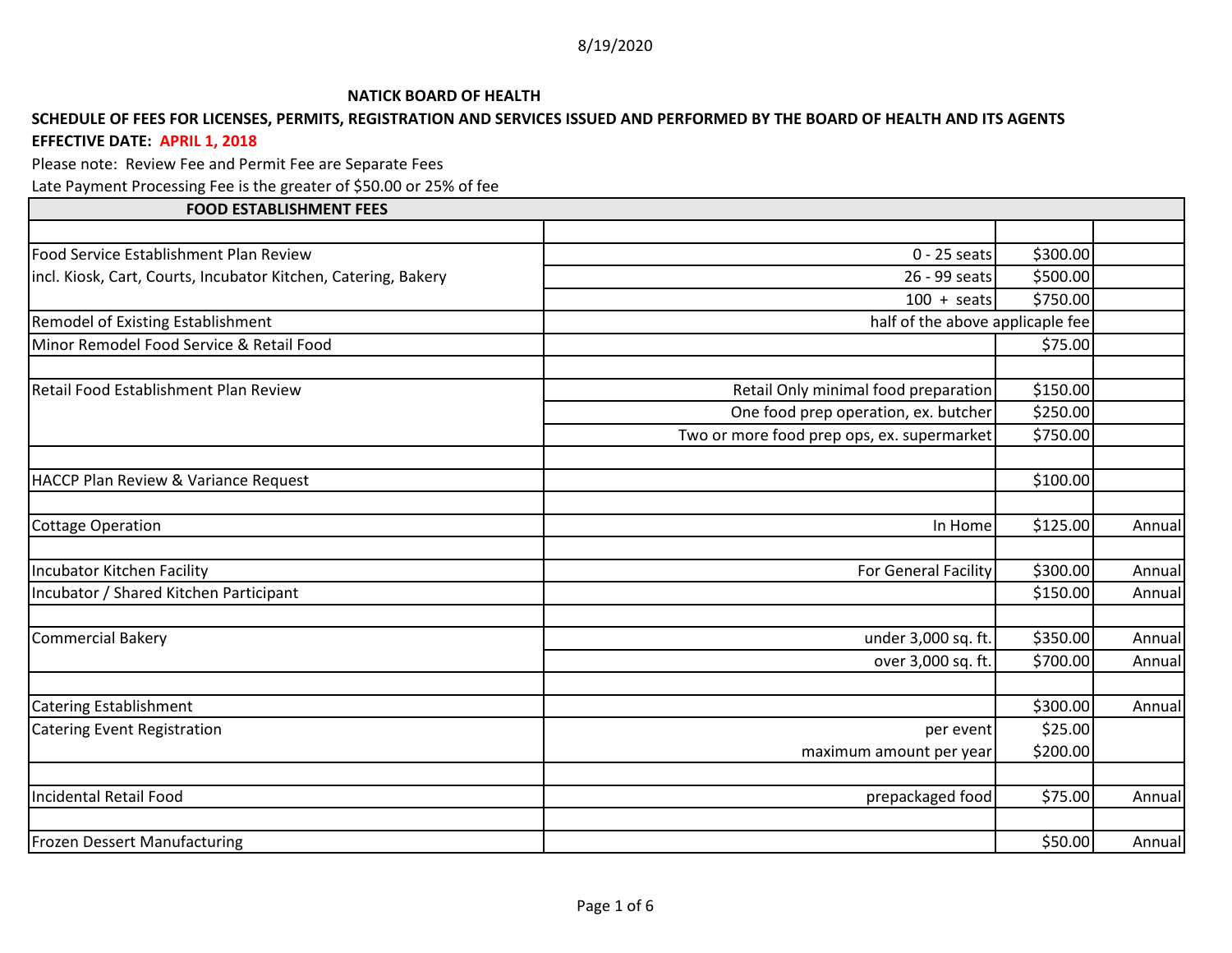| 8/19/2020 |  |
|-----------|--|
|-----------|--|

| Food Service Establishments & Restaurants | $0 - 25$ seats                                                | \$350.00   | Annual |
|-------------------------------------------|---------------------------------------------------------------|------------|--------|
| any food preparation                      | 26 - 50 seats                                                 | \$475.00   | Annual |
|                                           | 51 - 100 seats                                                | \$600.00   | Annual |
|                                           | 101 - 150 seats                                               | \$725.00   | Annual |
|                                           | 151 - 200 seats                                               | \$850.00   | Annual |
|                                           | 201 - 250 seats                                               | \$975.00   | Annual |
|                                           | 251 - 300 seats                                               | \$1,125.00 | Annual |
|                                           | $301 + \text{seats}$                                          | \$1,350.00 | Annual |
| Retail Food Establishments                | Kiosk/Cart prepackaged, no critical                           | \$75.00    | Annual |
|                                           | under 900 sq. ft.                                             | \$200.00   | Annual |
|                                           | 901 - 1,500 sq. ft.                                           | \$300.00   | Annual |
|                                           | 1,501 - 4,000 sq. ft.                                         | \$750.00   | Annual |
|                                           | $4,000 + sq.$ ft.                                             | \$1,250.00 | Annual |
|                                           |                                                               |            |        |
| Mobile Food Server                        | Type 1, prepackaged, no critical                              | \$40.00    | Annual |
|                                           | Type 2, unpkgd, no cooking, hot dog cart, shaved ice, popcorn | \$60.00    | Annual |
|                                           | Type 3, full servcie, canteen truck, 'kitchen on wheels'      | \$100.00   | Annual |
| Temporary Food Service Establishment      | Commercial                                                    | \$50.00    |        |
| Individual events, mobile or stationary   | Non Profit / Charity                                          | \$20.00    |        |
| Seasonal Food Permit                      | Retail & Food Service                                         | \$150.00   |        |
|                                           |                                                               |            |        |
| <b>Reinspection Fee</b>                   | all food establishments                                       | \$75.00    |        |
|                                           |                                                               |            |        |
| <b>Reinstatement of Permit</b>            |                                                               | \$200.00   |        |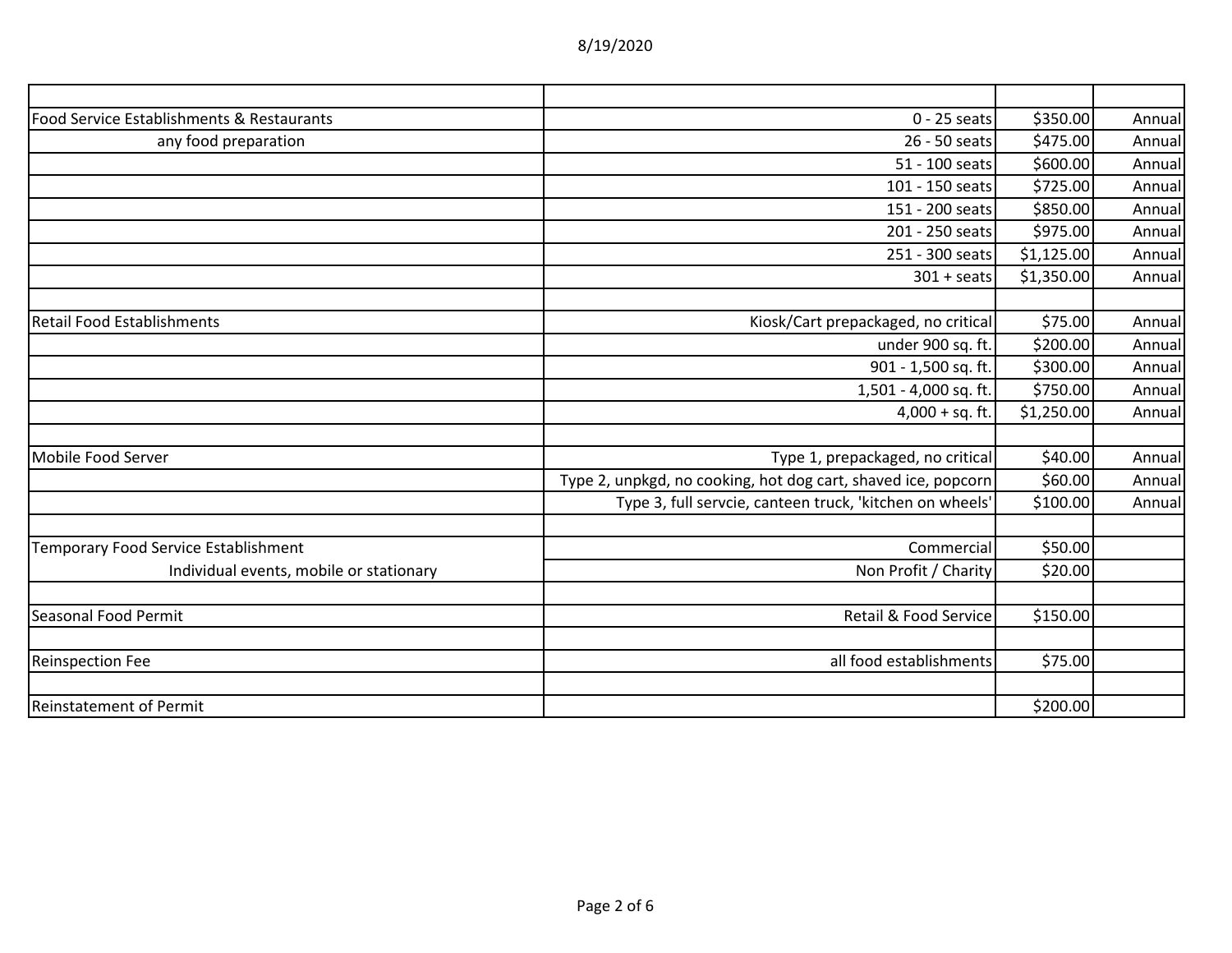| <b>CERTIFICATE OF OCCUPANCY INSPECTIONS</b>                 |                                                        |            |        |
|-------------------------------------------------------------|--------------------------------------------------------|------------|--------|
| <b>Single Family Residential</b>                            | Deck or Porch                                          | \$20.00    |        |
| <b>Single Family Residential</b>                            | Alterations                                            | \$60.00    |        |
| <b>Single Family Residential</b>                            | <b>New Construction</b>                                | \$125.00   |        |
| Multi Family Residential New Construction per dwelling unit | with Separate Entrances, Two Family, Condos, Townhouse | \$125.00   |        |
| Multi Family Residential New Construction per dwelling unit | with Single Entrance to all units                      | \$75.00    |        |
| <b>Commercial Space</b>                                     | per 1,000 sq. ft.                                      | \$40.00    |        |
|                                                             | Minimum Fee                                            | \$150.00   |        |
| <b>Reinspection Fee</b>                                     |                                                        | \$75.00    |        |
| <b>CONSTUCTION PLAN REVIEW APPLICATIONS</b>                 |                                                        |            |        |
| Preliminary Subdivision Plan                                |                                                        | \$375.00   |        |
| Definitive Subdivision Plan                                 | plus \$50.00 per Lot                                   | \$650.00   |        |
| Revised Preliminary Subdivision                             |                                                        | \$100.00   |        |
| <b>Revised Definitive Subdivision</b>                       | Plus \$10.00 per Lot                                   | \$200.00   |        |
| Site Plans Non Subdivision up to 1 Acre                     |                                                        | \$350.00   |        |
| Site Plans over 1 Acre                                      | Plus \$50.00 per Acre                                  | \$500.00   |        |
| <b>Revised Site Plan</b>                                    |                                                        | \$100.00   |        |
| Request for Release / Reduction of Bond                     |                                                        | \$75.00    |        |
| <b>SEPTAGE</b>                                              |                                                        |            |        |
| Septage Hauler                                              |                                                        | \$325.00   | Annual |
| Sewage Disposal Works Installer                             |                                                        | \$325.00   | Annual |
| SEWAGE DISPOSAL SYSTEM PERMIT                               |                                                        |            |        |
| BASED ON TOTAL DESIGN SEWAGE FLOW IN GALLONS PER DAY        |                                                        |            |        |
| Up to 1,500 gallons per day                                 | New Construction                                       | \$550.00   |        |
|                                                             | Upgrade / Replacement                                  | \$350.00   |        |
| $1,501 +$ gallons per day                                   | New Construction                                       | \$1,500.00 |        |
|                                                             | Upgrade / Replacement                                  | \$1,000.00 |        |
| Minor Repair or Component Replacement                       |                                                        | \$150.00   |        |
| Septic System Abandonment                                   |                                                        | \$75.00    |        |
| <b>External Grease Trap Installation</b>                    |                                                        | \$350.00   |        |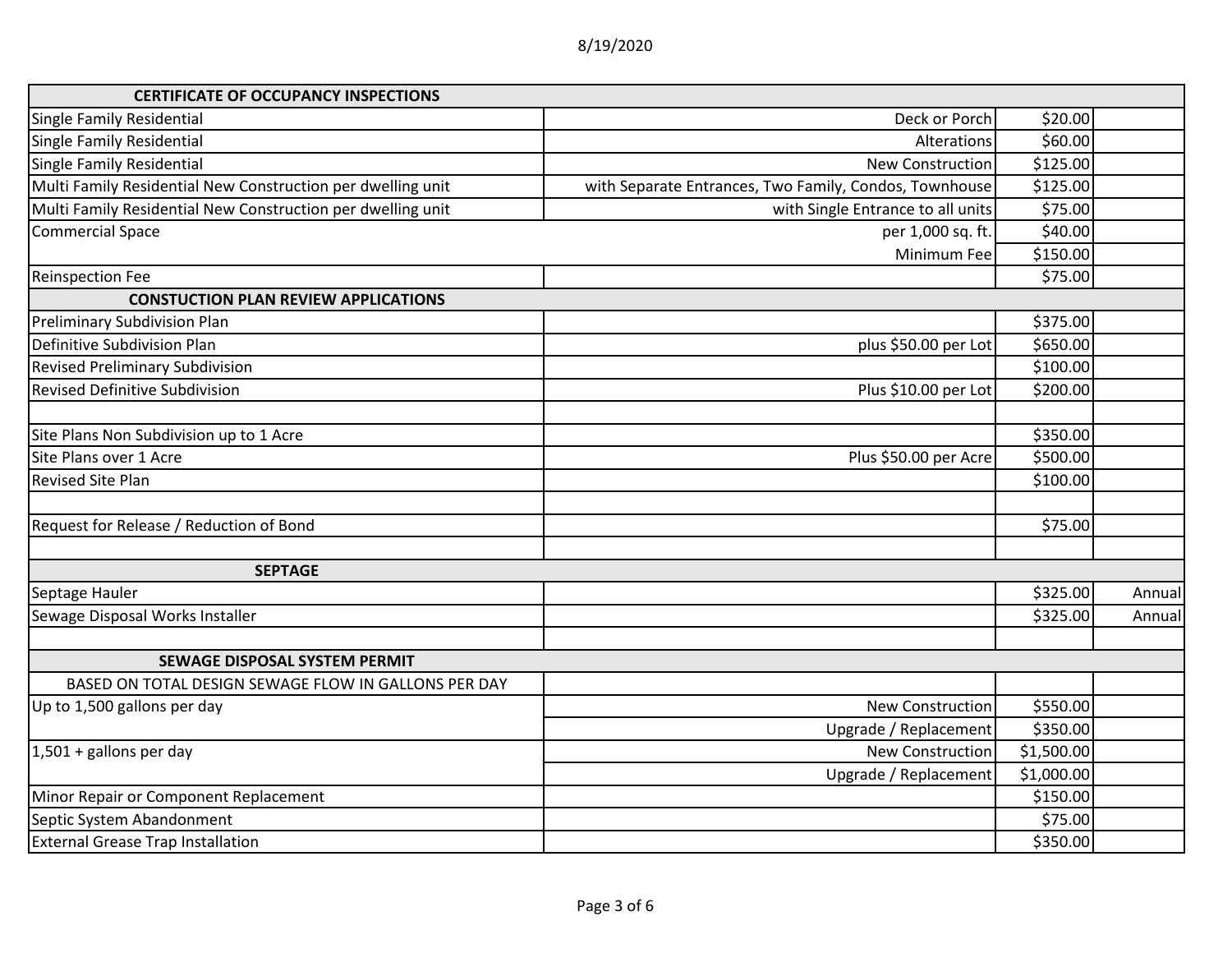| <b>SOIL &amp; WATER TABLE TESTING</b>                        |                                                  |                  |        |
|--------------------------------------------------------------|--------------------------------------------------|------------------|--------|
| Soil Testing / Water Table Evaluation for Title 5 PER LOT    | virgin land new construct w/septic               | \$400.00 per lot |        |
|                                                              | for septic Upgrade / Repair                      | \$200.00         |        |
|                                                              |                                                  |                  |        |
| Soil Testing / Water Table Evaluation Non Title 5, no septic | example: foundations - additions & new construct | \$100.00 per lot |        |
|                                                              |                                                  |                  |        |
| <b>WELLS</b>                                                 |                                                  |                  |        |
| Drinking Water Well Installation                             |                                                  | \$300.00         |        |
| Irrigation Well Installation                                 |                                                  | \$150.00         |        |
| <b>Geothermal Well Installation</b>                          |                                                  | \$150.00         |        |
| Well Abandonment                                             |                                                  | \$150.00         |        |
|                                                              |                                                  |                  |        |
| <b>UNDERGROUND STORAGE TANKS</b>                             |                                                  |                  |        |
| <b>UST Registration Fee</b>                                  | Commercial                                       | \$150.00         | Annual |
|                                                              | Residential Oil                                  | \$50.00          | Annual |
|                                                              |                                                  |                  |        |
| <b>UST Installation Commercial</b>                           | plus \$100.00 per tank                           | \$600.00         |        |
| <b>UST Installation Residential</b>                          |                                                  | \$50.00          |        |
| <b>UST Removal</b>                                           | Commercial per site                              | \$250.00         |        |
|                                                              | Residental per site                              | \$50.00          |        |
|                                                              |                                                  |                  |        |
| <b>SWIMMING POOLS</b>                                        |                                                  |                  |        |
| Swimming Pool Installer                                      |                                                  | \$325.00         | Annual |
|                                                              |                                                  |                  |        |
| <b>Private Pool Construction</b>                             | up to 15,000 gallons                             | \$75.00          |        |
|                                                              | over 15,000 gallons                              | \$200.00         |        |
|                                                              |                                                  |                  |        |
| Public or Semi-Public Construction                           |                                                  | \$750.00         |        |
|                                                              |                                                  |                  |        |
| Permit to Operate a Public or Semi-Public Pool               | Swim Pool Only                                   | \$525.00         | Annual |
| same fee if opened all year or seasonally                    | plus an added Specialty/Spa Pool                 | \$325.00         | Annual |
|                                                              | Specialty / Spa Pool Only                        | \$500.00         | Annual |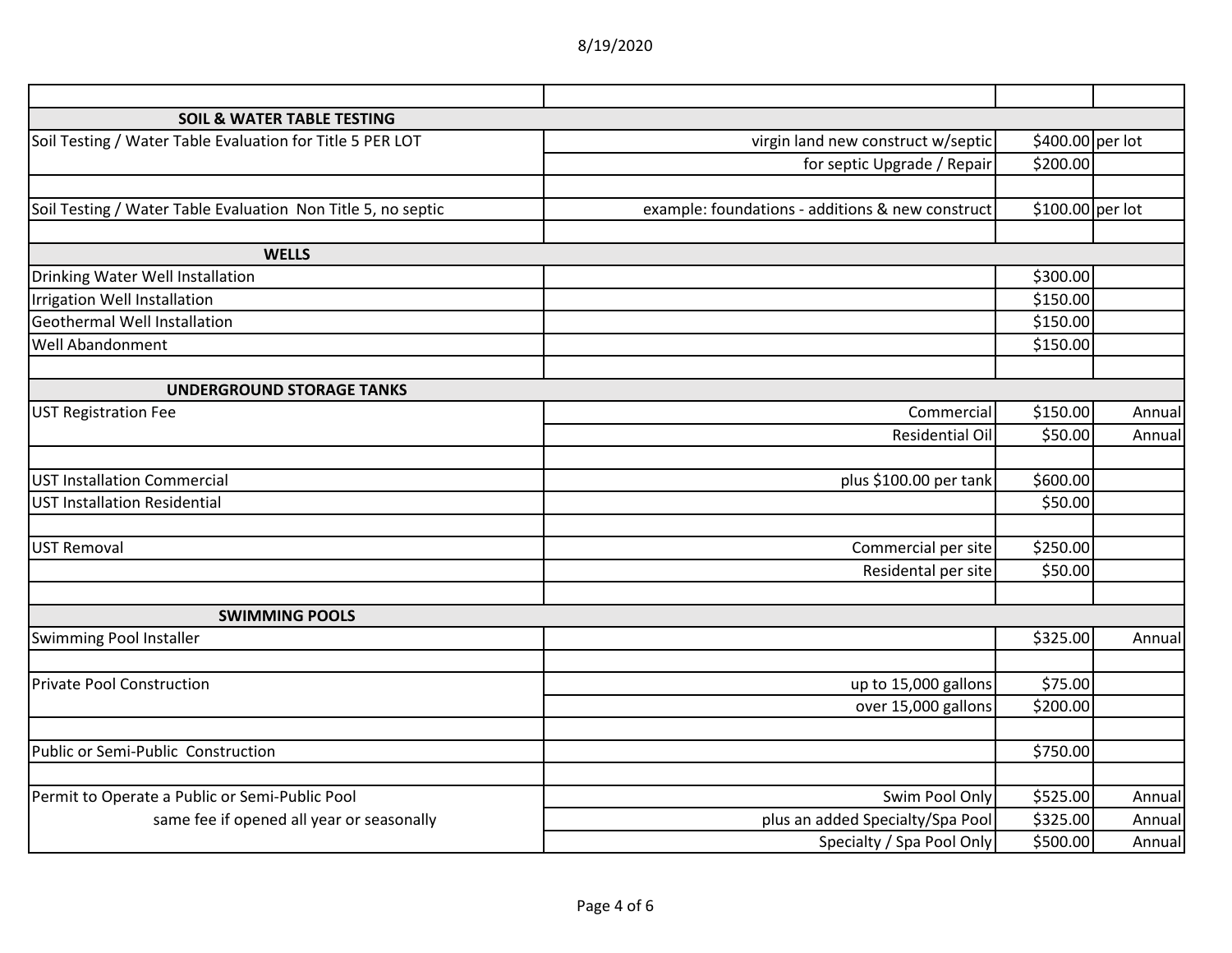| <b>CAMPS</b>                                               |                                                                |            |                   |
|------------------------------------------------------------|----------------------------------------------------------------|------------|-------------------|
| <b>Recreational Camps</b>                                  |                                                                | \$150.00   |                   |
| <b>Camp Application Late Fee</b>                           | if submitted less than 30 days prior to start of first session | \$75.00    |                   |
|                                                            |                                                                |            |                   |
| <b>BODY ART</b>                                            |                                                                |            |                   |
| <b>Body Art Establishment</b>                              | \$500.00 Plan Review Fee and \$500.00 Annual Permit            | \$1,000.00 | Annual            |
| <b>Body Art Practitioner</b>                               |                                                                | \$200.00   | for 2 years       |
|                                                            |                                                                |            |                   |
| <b>BODYWORK</b>                                            |                                                                |            |                   |
| <b>Bodywork Plan Review</b>                                |                                                                | \$300.00   |                   |
| <b>Bodywork Establishment</b>                              |                                                                | \$300.00   | Annual            |
| Bodywork Establishment Individual Practice                 | one room, one therapist/owner                                  | \$200.00   | Annual            |
| Bodywork Individual License                                |                                                                | \$75.00    | Annual            |
|                                                            |                                                                |            |                   |
| <b>LIVESTOCK and BEES</b>                                  |                                                                |            |                   |
| <b>Bees</b>                                                |                                                                | \$40.00    | Annual            |
| Livestock / Poultry / Stable                               |                                                                | \$50.00    | Annual            |
|                                                            | over 50 animals                                                | \$200.00   | Annual            |
| <b>MEDICAL MARIJUANA</b>                                   |                                                                |            |                   |
| Registered Medical Marijuana Dispensary Operating          | initial application                                            | \$1,000.00 | <b>First Year</b> |
|                                                            | upon renewal                                                   | \$500.00   | Annual            |
| <b>Dispensary Agent</b>                                    |                                                                | \$100.00   | Annual            |
| Personal Caregiver                                         |                                                                | \$50.00    | Annual            |
| Hardship Cultivation Permit/Personal Caregiver Cultivation |                                                                | \$100.00   | Annual            |
| Personal Caregiver Cultivation Facility                    | initial application                                            | \$500.00   | <b>First Year</b> |
|                                                            | upon renewal                                                   | \$100.00   | Annual            |
| <b>MISCELLANEOUS PERMIT FEES</b>                           |                                                                |            |                   |
|                                                            |                                                                |            |                   |
| <b>Beverage Bottling</b>                                   |                                                                | \$40.00    | Annual            |
|                                                            |                                                                |            |                   |
| <b>Chemical Toilet</b>                                     | per toilet                                                     | \$25.00    |                   |
|                                                            |                                                                |            |                   |